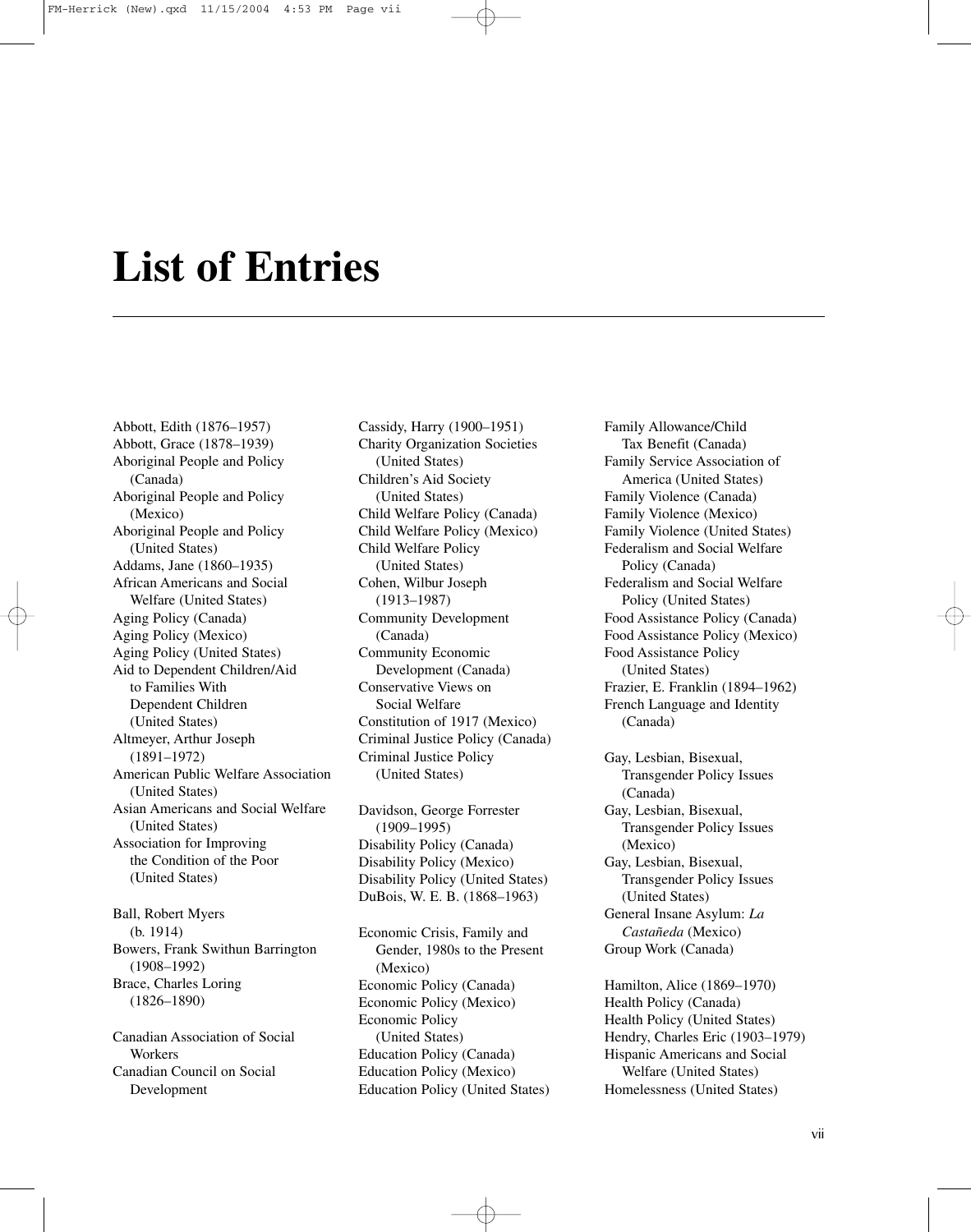## viii**———Encyclopedia of Social Welfare History in North America**

Homestead Act (United States) Hopkins, Harry Lloyd (1890–1946) Housing Policy (Mexico) Housing Policy (United States) Hull House (United States) Human Rights (Canada) Hygiene and Public Health Policy During the *Porfiriato* (Mexico)

Immigration and Social Welfare Policy (Canada) Immigration and Social Welfare Policy (Mexico) Immigration and Social Welfare Policy (United States) Informal Economy (Mexico) International Social Welfare

Juvenile Justice Policy (United States)

Kelso, John Joseph (1864–1935) King, Martin Luther, Jr. (1929–1968)

Labor Movement and Social Welfare (Canada) Labor Movement and Social Welfare (Mexico) Labor Movement and Social Welfare (United States) Land Reform (Mexico) Lathrop, Julia Clifford (1858–1932) Lowell, Josephine Shaw (1843–1905) Lurie, Harry Lawrence (1892–1973)

The Marsh Report (Canada) Medicine and Popular Healing Practices in Colonial Mexico Mental Health Policy (Canada) Mental Health Policy (United States) Mexico City Poor House Mother and Family Programs (Mexico) Mothers' Pensions (United States) Multiculturalism (Canada) Mutual Aid (United States)

National Association of Social Workers (United States) National Conference on Social Welfare (United States) National Council of Women of Canada Neoliberalism, Social Programs, and Social Movements (Mexico) The New Deal (United States)

Peasant Movements and Social Programs (Mexico) Perkins, Frances (1882–1965) Philanthropy (Canada) Philanthropy (Mexico) Philanthropy (United States) Poor Law (United States) Poverty (Canada) Poverty (Mexico) Poverty Policy (Mexico) Poverty (United States) Progressive Era (United States)

Quebec Province Social Welfare Policy (Canada)

Race and Ethnic Relations (Canada) Rank and File Movement (United States) Rankin, Jeannette Pickering (1880–1973) Religion and Social Welfare (Canada) Religion and Social Welfare (United States) The Rockefeller Foundation and Public Health (Mexico) Roosevelt, Anna Eleanor (1884–1962) Roosevelt, Franklin Delano (1882–1945) Rural Education (Mexico) Rural/Northern Social Welfare (Canada) Rush, Benjamin (1745–1813)

Sanger, Margaret Higgins (1879–1966) Scientific Philanthropy (United States) Settlement Houses (Canada) Settlement Houses (United States) Small Systems Social Work (Canada) Social Democracy (Canada) Social Gospel (United States) Social Justice (United States) Social Reform and State-Building (Mexico) Social Reform Movements (Canada) Social Reform Movements (United States) Social Security (Canada) Social Security (Mexico) Social Security (United States) Social Welfare (Canada) Before the Marsh Report Since the Marsh Report Social Welfare (Mexico) Before 1867 Since 1867 Social Welfare (United States) Before the Social Security Act Since the Social Security Act Social Work Profession (Canada) Social Work Profession (Mexico) Social Work Profession (United States) State Boards of Charities (United States) Structural Social Work (Canada) Substance Abuse Policy (Canada) Substance Abuse Policy (Mexico) Substance Abuse Policy (United States) Supplemental Security Income (United States) *The Survey* (United States)

Tax Expenditures (United States) Touzel, Bessie (1904–1997)

Urwick, Edward Johns (1867–1945)

Van Kleeck, Mary (1883–1972) Voluntarism (United States)